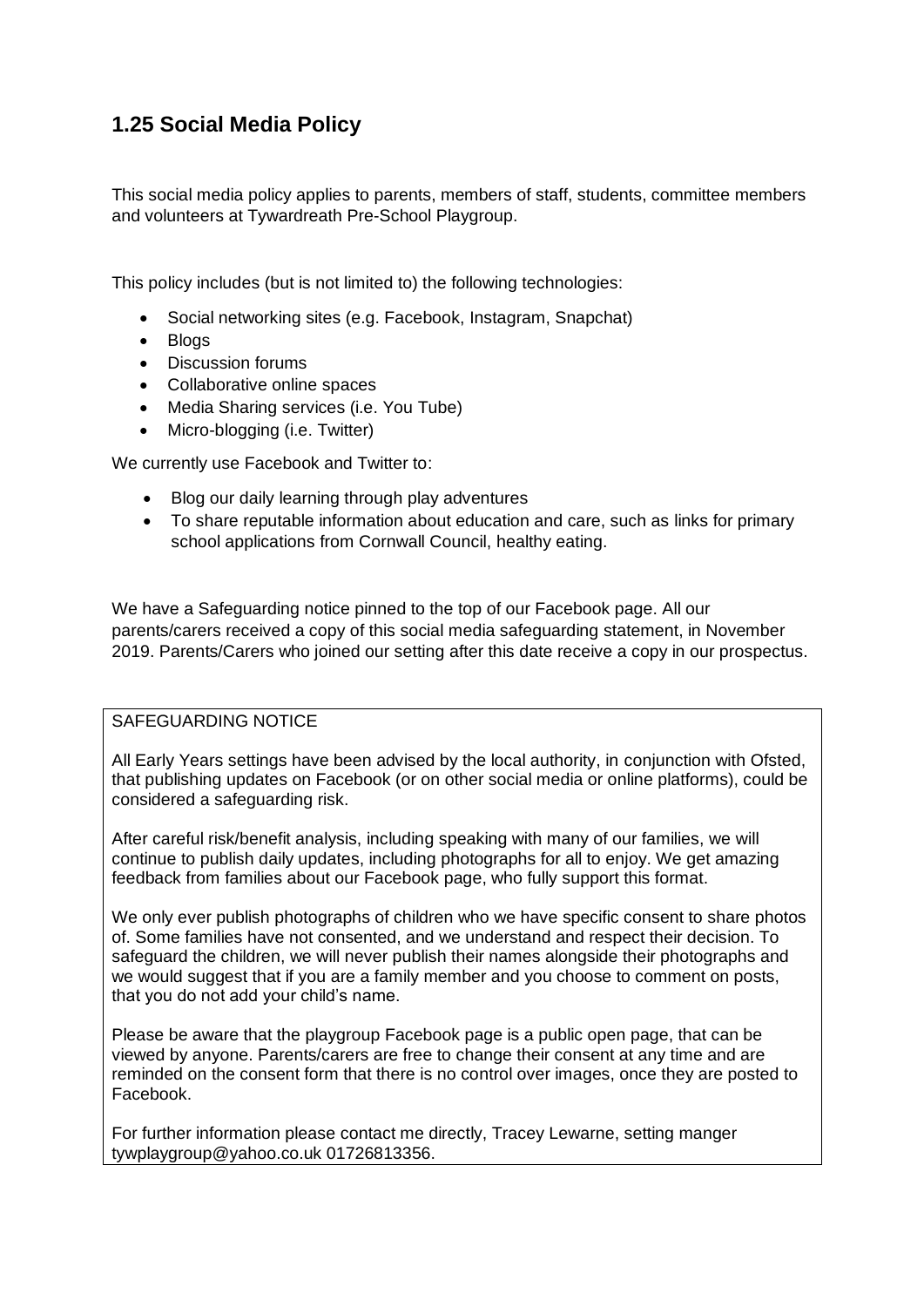Only the setting manager can update the Facebook or Twitter accounts, to ensure that only the correct content and images are shared. There is an emergency admin login on a completely separate Pre-School login for Facebook, should access be required that is not from the managers account.

### **General guidelines for anyone associated with the Pre-School using social media:**

Personal security settings should be managed to ensure that information is only available to people you choose to share information with.

Remember that no information sent over the web is totally secure and as such if you do not wish the information to be made public refrain from sending it through social media.

Maintain professionalism, honesty and respect.

Apply a "good judgement" test for every social media post you make.

### **Social media**

Pre-School recognises that staff, students, committee or volunteers may be regular users of social media and has no intention to curtail their use of it beyond reasonable requests to adhere to Safeguarding regulations and professionalism.

Staff, students, committee or volunteers are advised to manage their personal security settings to ensure that their information is only available to people they choose to share information with.

Staff, students, committee or volunteers should not accept service users, (parents/carers or former children) as friends, due to this being a breach of expected professional conduct, unless they already know them in a personal capacity before their child starts at Pre-School.

Staff, students, committee or volunteers should avoid personal communication, including on social networking sites, with the children and parents with whom they act in a professional capacity.

In the event that staff, students, committee or volunteers name the organisation or workplace in any social media they do so in a way that is not detrimental to the organisation or its service users.

Staff, students, committee or volunteers observe confidentiality and refrain from discussing any issues relating to work on any online platforms.

Staff, students, committee or volunteers should not share information they would not want children, parents or colleagues to view.

Staff, students, committee or volunteers should report any concerns or breaches to the designated person, Tracey Lewarne, setting manager, or Kelly Tardivel, committee chair

Any member of staff, student, committee or volunteer found to be posting remarks or comments that breach confidentiality, bring Pre-School into disrepute or that are deemed to be of a detrimental nature to the Pre-School or other employees, or posting/publishing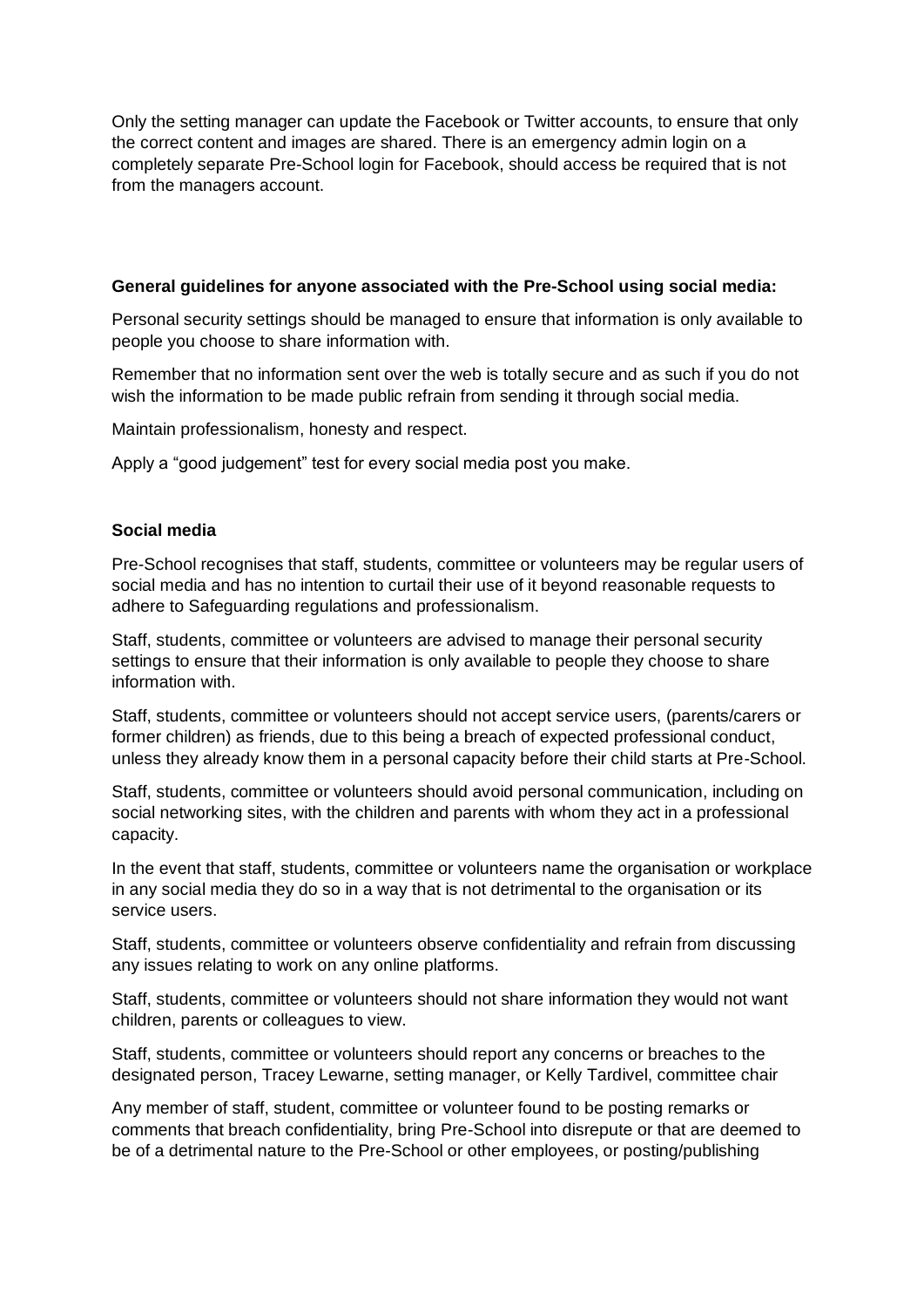photographs of the setting, children or staff may face disciplinary action in line with the Pre-School disciplinary procedures (students will be asked to leave immediately).

Any comment deemed to be inappropriate is to be reported to the Chair and Manager and any action taken will be at their discretion.

Staff, students, committee or volunteers must not discuss Pre-School (including colleagues, children, parents or the organisation) in conversations that take place on social media in any way that goes beyond giving out information which is already freely available on the Pre-School website.

It is recognised that potential parents may ask publicly for opinions on our Pre-School and/or other Pre-Schools in the area. Staff are advised not to engage in such discussions.

As tempting as it may be to defend colleagues and/or the organisation, employees should not enter into such conversations, unless it is to repeat information already publicly available on the Pre-School website or to pass on an official statement prepared by the Manager and/or the Committee in response to the discussion.

As per the Cameras and Mobile Devices Policy, do not take any photographs of Pre-School children on your own phone. If you are asked to take photographs of children then they must only be taken using the camera that belongs to Pre-School.

#### **Social Media and Parents/Carers**

Tywardreath Pre-School Playgroup recognises that parents/carers and their families may be regular users of social media and has no intention to curtail their use of it beyond reasonable requests to adhere to Safeguarding regulations and professionalism. It is also recognised that such parents/carers may not be wholly familiar with the requirements of Safeguarding, so the following brief guidelines are provided:

Remember that nothing you put onto social media can be considered fully private, no matter how strong your privacy settings are.

Be cautious on how you discuss Pre-School in conversations on Social media. Do not reveal anything else that could reveal the identities of the children who attend the Pre-School, such as the names of other children and their parents/carers.

If you have any negative opinions or concerns about any aspect of how Pre-School is run, do not discuss it on social media. Such concerns should always be reported to the Manager so that they can be investigated, discussed and resolved formally.

If any opinions are discussed on social media which result in any detrimental effect on Pre-School, its employees, its children or its parents/carers, then Pre-School will follow formal proceedings to investigate.

Do not create any social media friendships with staff/volunteers at Pre-School – this is so that the Manager can be confident that the correct professional relationships are being maintained between staff and parents.

Pre-School will make an exception to this rule if a parent has an existing relationship with an employee/volunteer before your child starts at Pre-School. This rule no longer applies once your child has left Pre-School.